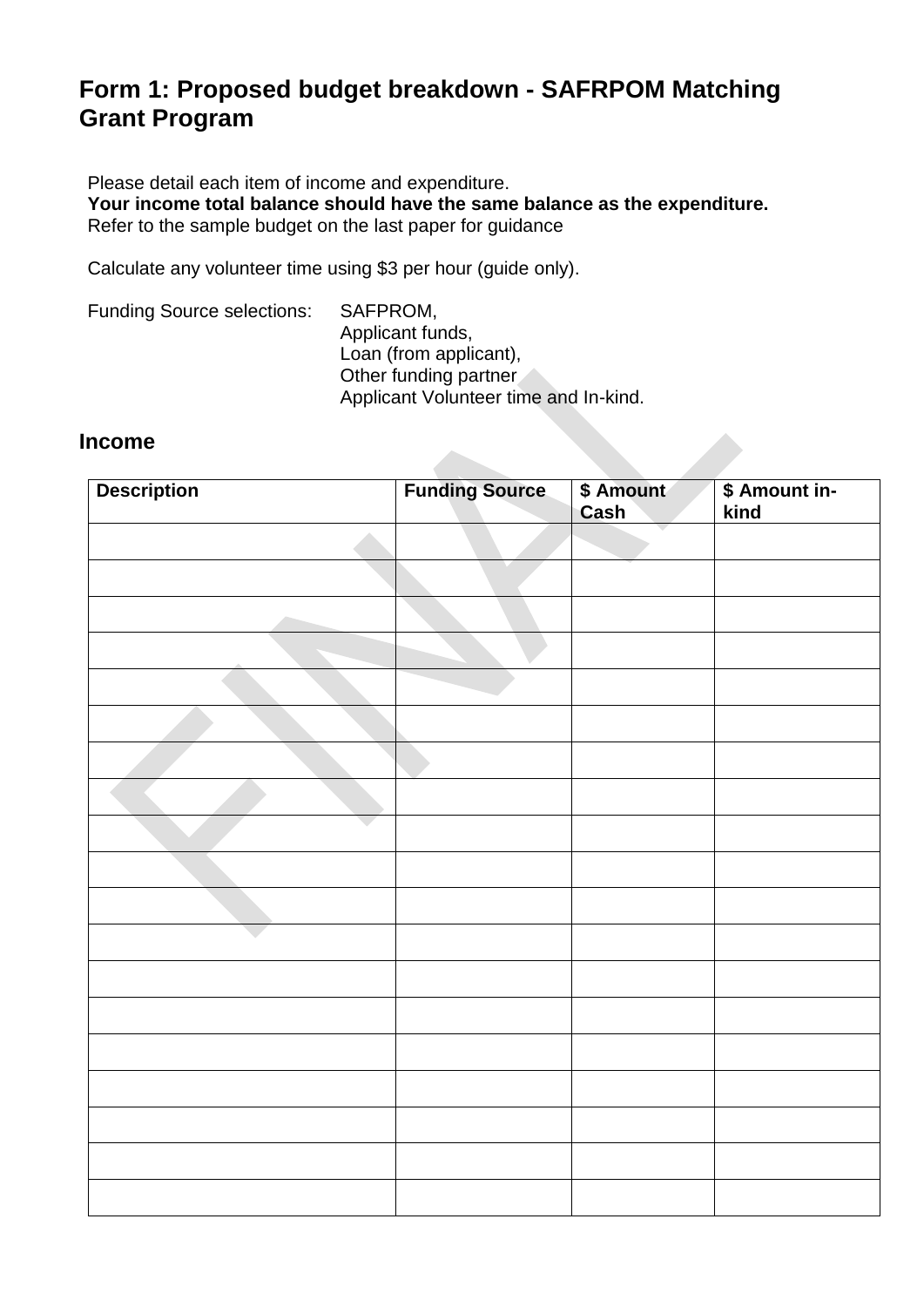# **Expenditure**

| <b>Description</b> | <b>Funding Source</b> | \$ Amount<br>Cash | \$ Amount in-<br>kind |
|--------------------|-----------------------|-------------------|-----------------------|
|                    |                       |                   |                       |
|                    |                       |                   |                       |
|                    |                       |                   |                       |
|                    |                       |                   |                       |
|                    |                       |                   |                       |
|                    |                       |                   |                       |
|                    |                       |                   |                       |
|                    |                       |                   |                       |
|                    |                       |                   |                       |
|                    |                       |                   |                       |
|                    |                       |                   |                       |
|                    |                       |                   |                       |
|                    |                       |                   |                       |
|                    |                       |                   |                       |
|                    |                       |                   |                       |
|                    |                       |                   |                       |
|                    |                       |                   |                       |
|                    |                       |                   |                       |
|                    |                       |                   |                       |
|                    |                       |                   |                       |